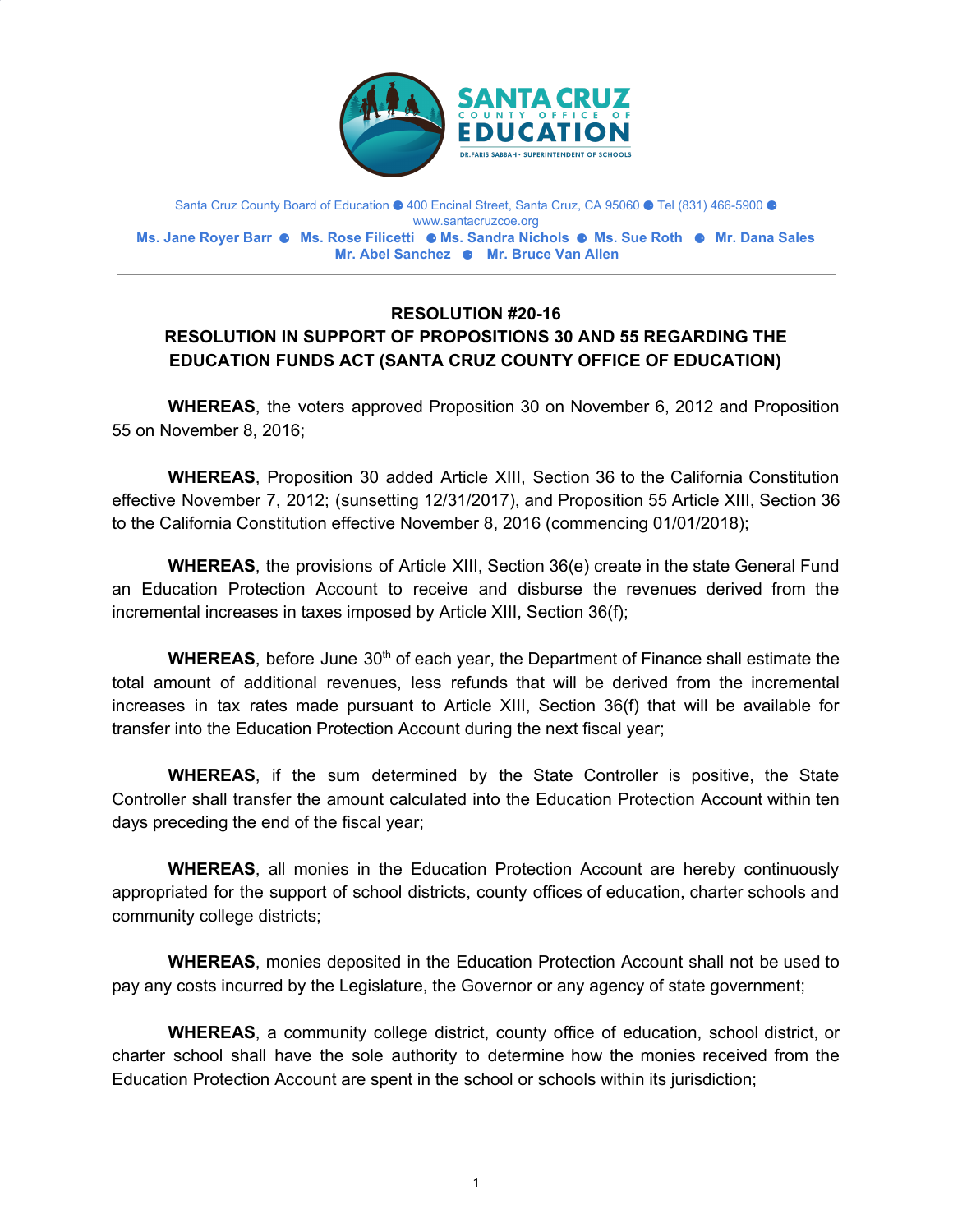Resolution #20-16 Resolution Regarding the Education Protection Account (COE) Page 2

**WHEREAS**, the governing board of the district shall make the spending determinations with respect to monies received from the Education Protection Account in open session of a public meeting of the governing board;

**WHEREAS**, the monies received from the Education Protection Account shall not be used for salaries or benefits for administrators or any other administrative cost;

**WHEREAS**, each community college district, county office of education, school district and charter school shall annually publish on its Internet website an accounting of how much money was received from the Education Protection Account and how that money was spent;

**WHEREAS,** the annual independent financial and compliance audit required of community college districts, county offices of education, school districts and charter schools shall ascertain and verify whether the funds provided from the Education Protection Account have been properly disbursed and expended as required by Article XIII, Section 36 of the California Constitution;

**WHEREAS**, expenses incurred by community college districts, county offices of education, school districts and charter schools to comply with the additional audit requirements of Article XIII, Section 36 may be paid with funding from the Education Protection Act and shall not be considered administrative costs for purposes of Article XIII, Section 36.

## **NOW, THEREFORE, IT IS HEREBY RESOLVED**:

- 1. The monies received from the Education Protection Account shall be spent as required by Article XIII, Section 36 and the spending determinations on how the money will be spent shall be made in open session of a public meeting of the governing board of the Santa Cruz County Office of Education;
- 2. In compliance with Article XIII, Section 36(e), with the California Constitution, the governing board of the Santa Cruz County Office of Education has determined to spend the monies received from the Education Protection Act as attached.